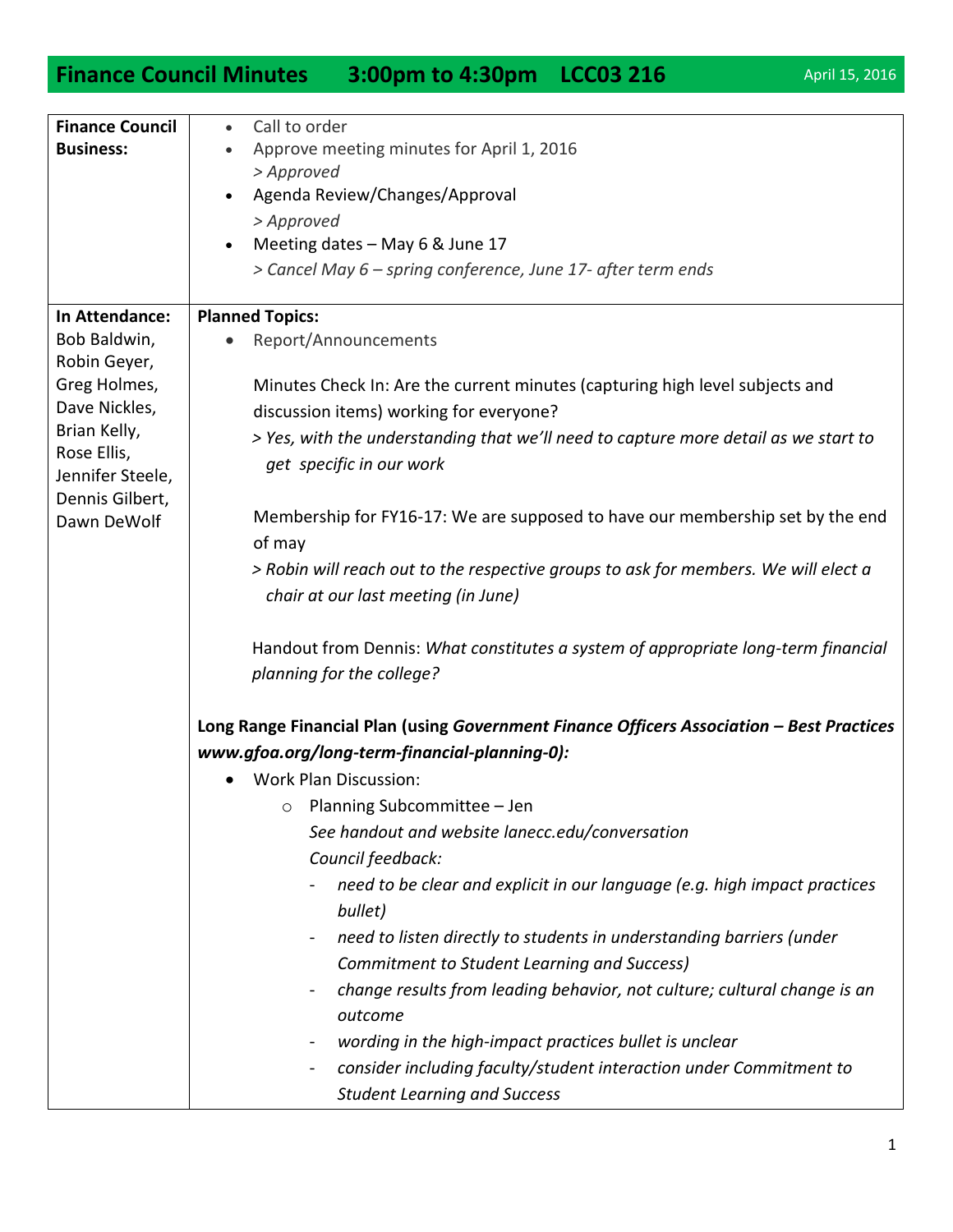| shared desire to ensure the new strategic plan is meaningful to all, drives<br>$\qquad \qquad \blacksquare$<br>decision-making and resource allocation, is aligned with other planning<br>efforts, includes measurable outcomes, and helps prioritize specific<br>actions<br>consider adding specific language about Scholarship of Teaching and<br>Learning under A Culture of Learning, Assessment and Innovation<br>"Increasing" language is unclear; how will we increase?<br>$\blacksquare$<br>consider including sustainability of a quality educational environment |
|----------------------------------------------------------------------------------------------------------------------------------------------------------------------------------------------------------------------------------------------------------------------------------------------------------------------------------------------------------------------------------------------------------------------------------------------------------------------------------------------------------------------------------------------------------------------------|
| Please submit additional feedback and comments to the planning                                                                                                                                                                                                                                                                                                                                                                                                                                                                                                             |
| subcommittee:                                                                                                                                                                                                                                                                                                                                                                                                                                                                                                                                                              |
| https://www.lanecc.edu/conversation/feedback                                                                                                                                                                                                                                                                                                                                                                                                                                                                                                                               |
| email conversation@lanecc.edu                                                                                                                                                                                                                                                                                                                                                                                                                                                                                                                                              |
| attend campus meeting, Wednesday, April 27, 3-5 p.m.                                                                                                                                                                                                                                                                                                                                                                                                                                                                                                                       |
|                                                                                                                                                                                                                                                                                                                                                                                                                                                                                                                                                                            |
| Long-Range Plan and Board Policy - Greg<br>$\circ$<br>The budget and finance subcommittee of college council approved a                                                                                                                                                                                                                                                                                                                                                                                                                                                    |
| consensus balancing proposal that included a HEPI tuition increase. At its                                                                                                                                                                                                                                                                                                                                                                                                                                                                                                 |
| April 13, 2016 meeting, the board did not approve the HEPI increase and                                                                                                                                                                                                                                                                                                                                                                                                                                                                                                    |
| instead directed administration to take additional funds out of the fund                                                                                                                                                                                                                                                                                                                                                                                                                                                                                                   |
| balance. This action is inconsistent with both the tuition and ending fund                                                                                                                                                                                                                                                                                                                                                                                                                                                                                                 |
| balance board policies.                                                                                                                                                                                                                                                                                                                                                                                                                                                                                                                                                    |
|                                                                                                                                                                                                                                                                                                                                                                                                                                                                                                                                                                            |
| Finance Council needs to review and communicate the importance of fund                                                                                                                                                                                                                                                                                                                                                                                                                                                                                                     |
| balance and other financial policies. A Long-Range Financial Plan with                                                                                                                                                                                                                                                                                                                                                                                                                                                                                                     |
| scenarios will help achieve this objective.                                                                                                                                                                                                                                                                                                                                                                                                                                                                                                                                |
| There is a history behind the tuition policy; it was established to avoid sharp                                                                                                                                                                                                                                                                                                                                                                                                                                                                                            |
| tuition increases that do have a demonstrable negative impact on enrollment                                                                                                                                                                                                                                                                                                                                                                                                                                                                                                |
|                                                                                                                                                                                                                                                                                                                                                                                                                                                                                                                                                                            |
| Other comments:                                                                                                                                                                                                                                                                                                                                                                                                                                                                                                                                                            |
| Need to build both short-range and long-range planning scenarios                                                                                                                                                                                                                                                                                                                                                                                                                                                                                                           |
| Need to review finance council's relationship with the Budget and Finance                                                                                                                                                                                                                                                                                                                                                                                                                                                                                                  |
| Subcommittee and budget development process                                                                                                                                                                                                                                                                                                                                                                                                                                                                                                                                |
| A long-range plan will help us get away from reactionary, short-from-the-                                                                                                                                                                                                                                                                                                                                                                                                                                                                                                  |
| hip mentality                                                                                                                                                                                                                                                                                                                                                                                                                                                                                                                                                              |
|                                                                                                                                                                                                                                                                                                                                                                                                                                                                                                                                                                            |
|                                                                                                                                                                                                                                                                                                                                                                                                                                                                                                                                                                            |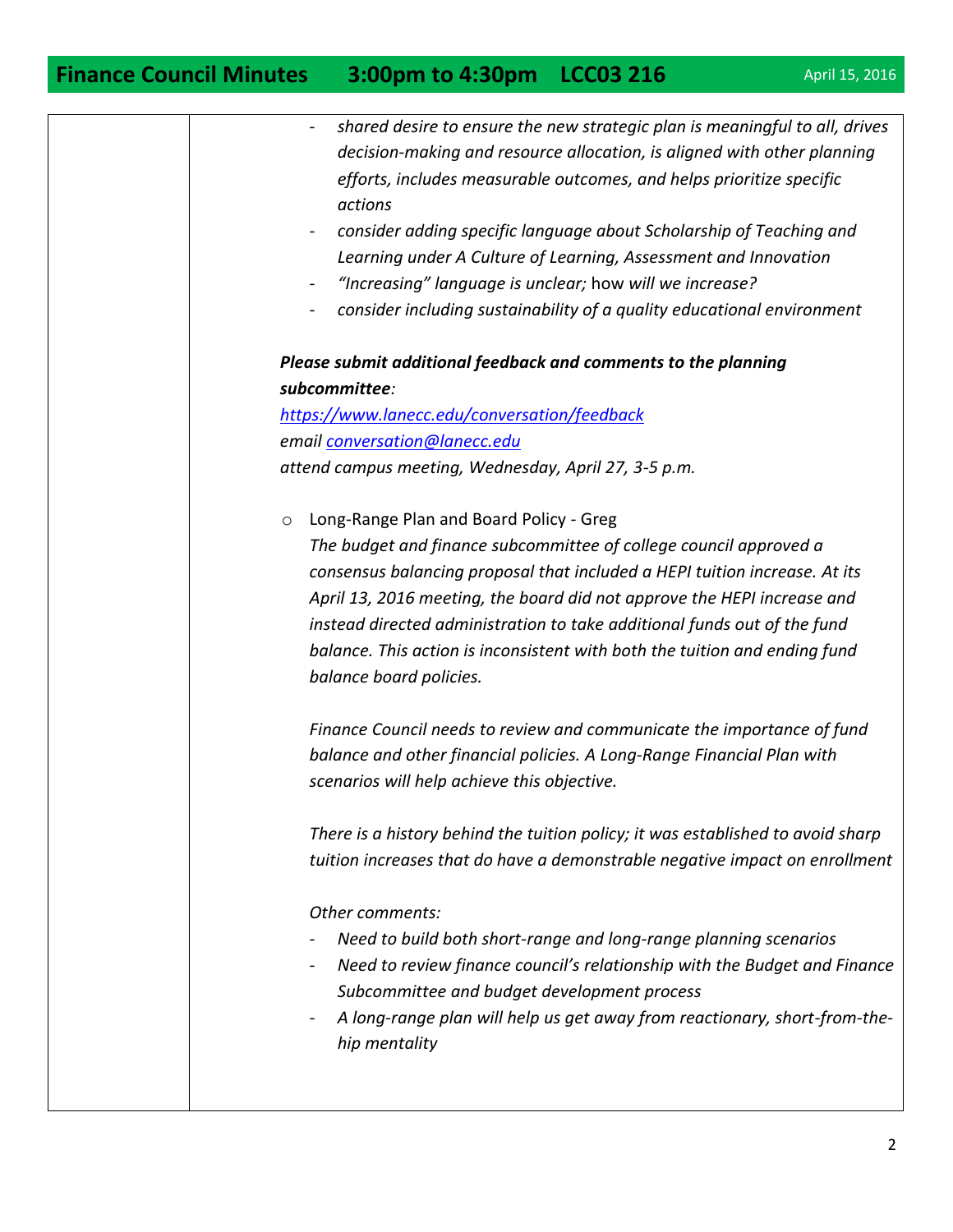| Adjourn | Wrap up<br>$\bullet$ |
|---------|----------------------|